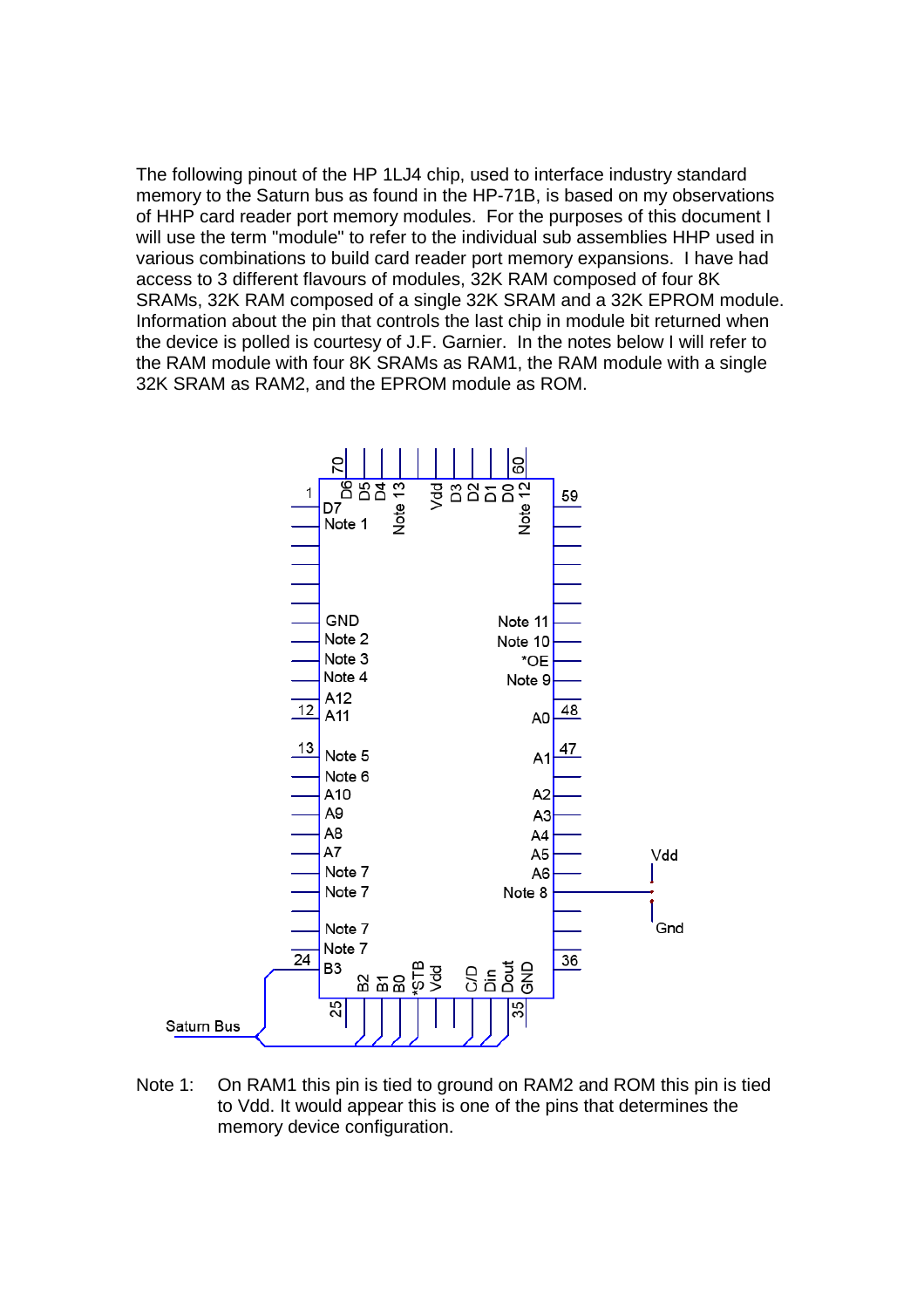- Note 2: On RAM1 this is CS on U1, On RAM2 this is CS and on ROM it is not connected.
- Note 3: On RAM1 this is CS on U4, On RAM2 and ROM this is A14
- Note 4: On RAM1 this is CS on U2, On RAM2 and ROM this is A13
- Note 5: On RAM1 and RAM2 this pin is tied to GND on ROM it is tied to Vdd This pin would appear to determine if the module reports as RAM or ROM.
- Note 6: On RAM1 this pin is tied to Vdd on RAM2 and ROM it is tied to GND this appears to be another pin that determines the memory device configuration.
- Note 7: On the RAM 1 module there appears to be connections to these pins however they are not connected on the RAM2 or ROM modules which would suggest that they are pins with no internal connection that where just used as a convenient place to route signals.
- Note 8: The state of this pin determines weather the module reports as the last chip in the module or not. When it is tied high it reports as the last chip in module but when it is low it does not and its capacity will get added on to the next memory device in his way logical memory blocks larger than 32K can be created.
- Note 9: On RAM1 this is CS for U3, this pin is not used by RAM2 or ROM.
- Note 10: On RAM1 and RAM2 this is the WE pin, it is not used on ROM.
- Note 11: This pin is used for CS on the ROM it is not used on RAM1 or RAM2
- Note 12: On RAM1 this pin is tied to Vdd on RAM2 and ROM it is tied to GND this appears to be another pin that determines the memory device configuration
- Note 13: On RAM1 this pin is tied to Vdd on RAM2 and ROM it is tied to GND this appears to be another pin that determines the memory device configuration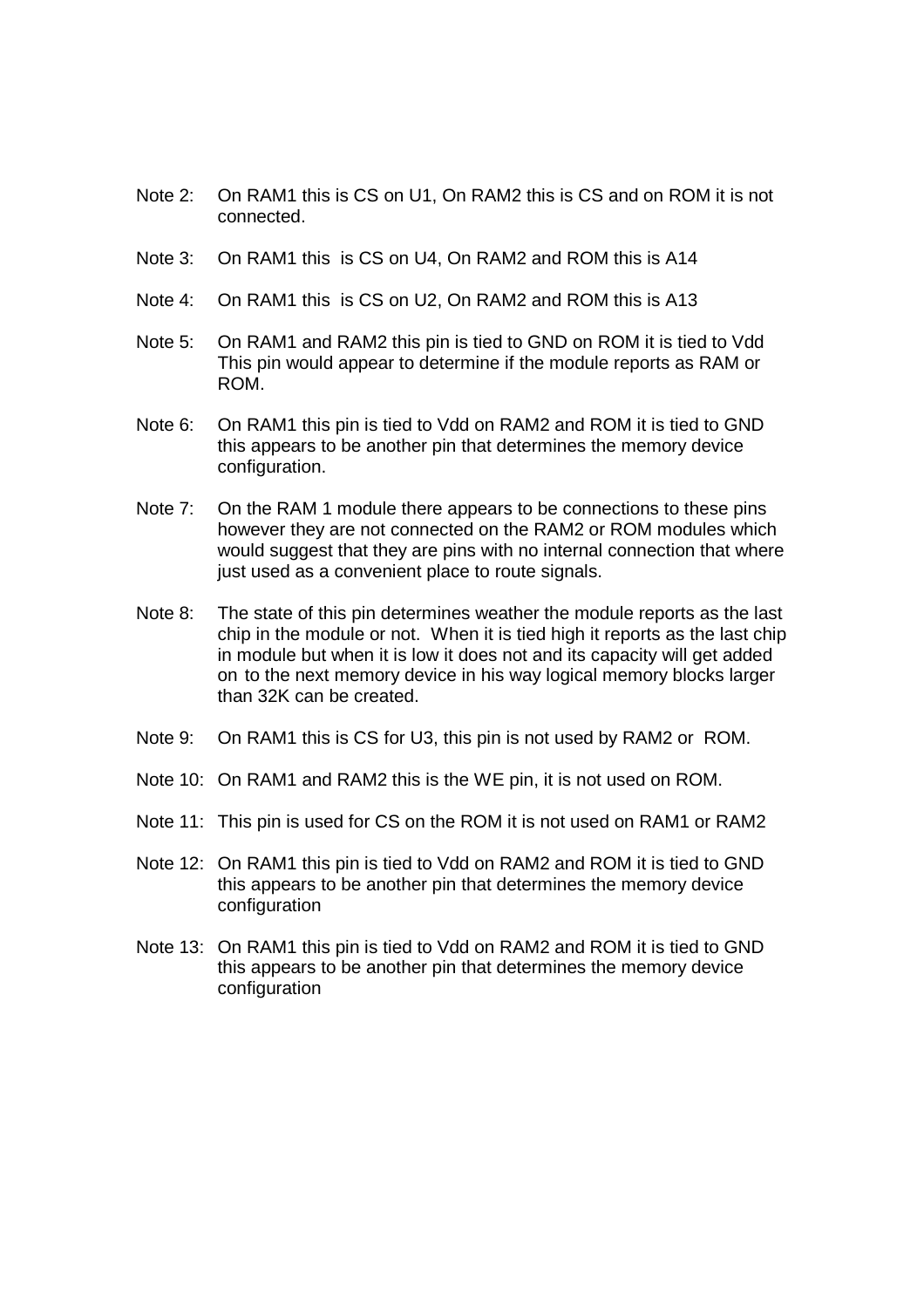

Front and back side of the four 8K SRAM module, Note chip number arbitrarily assigned relate to notes above. The red circle shows the location of the last chip in module jumper, as show it is tied high for last chip.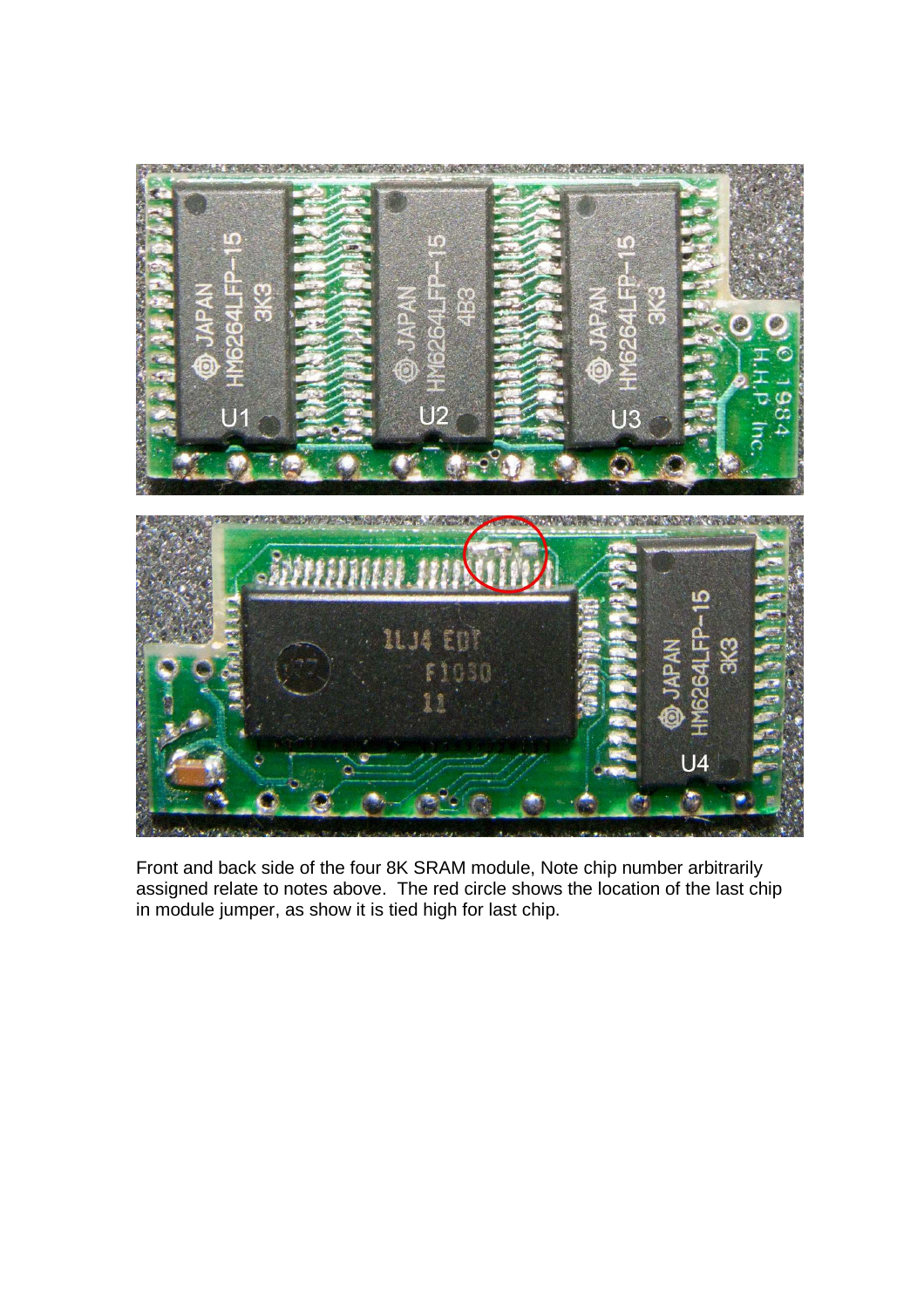

RAM module with single 32K SRAM. The other side of this module is identical allowing for 64K on the one module. The red circle shows the location of the last chip in module jumper and in this case it is tied to ground and the other side is tied high so this reports as a 64K module. By default J01 is connected and has to be cut before jumpering J2.



ROM module with the EPROM removed. The transistors on the left control power to the EPROM, and only turn it on when it is being accessed, this was likely done to save batteries especially if a NMOS EPROM was installed. There are jumpers on the the module to accommodate smaller capacity EPROMs, however it will always report 32K of ROM and when smaller than 32K EPROMs are used they will appear more than once in the 32K space.